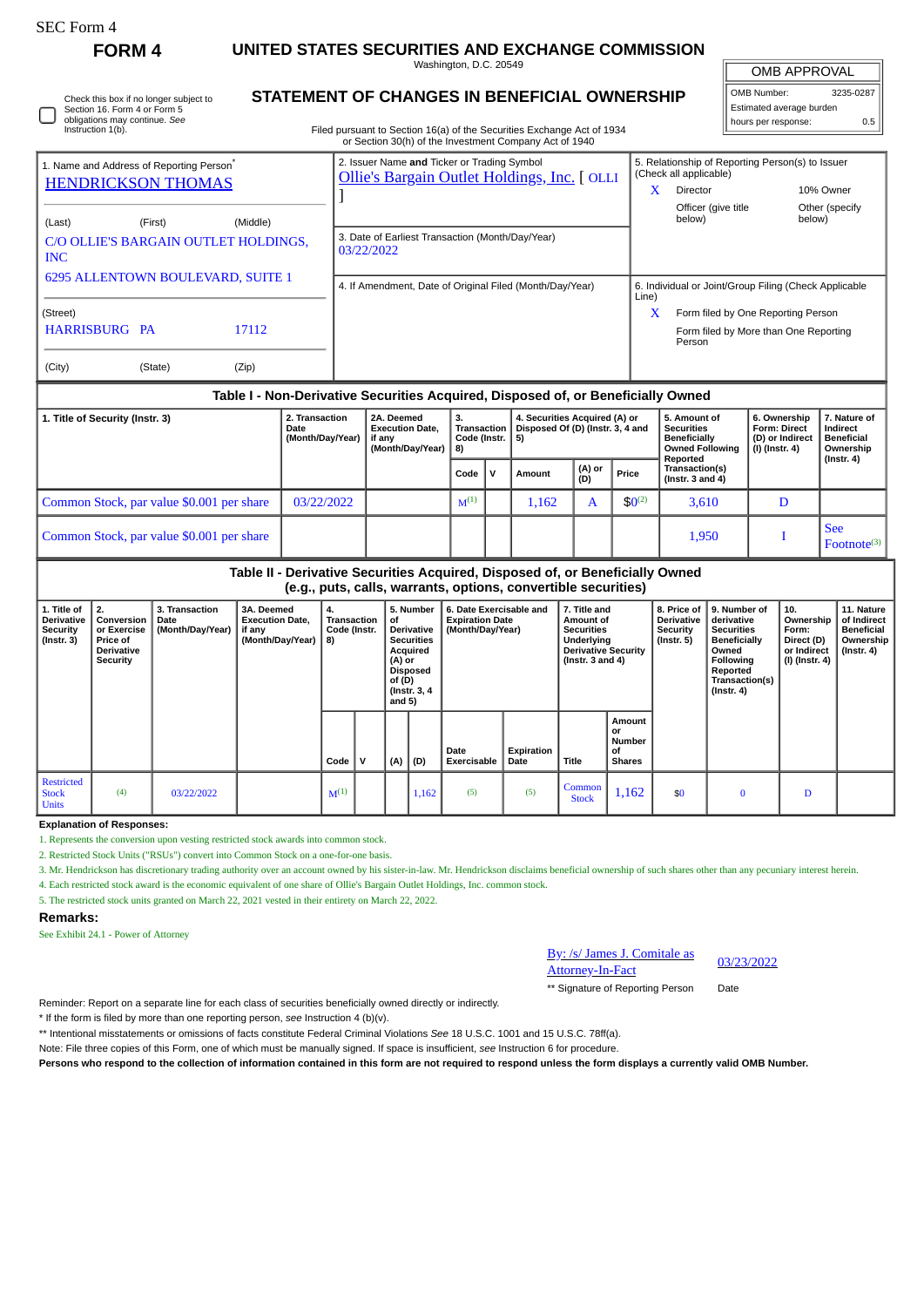### LIMITED POWER OF ATTORNEY FOR SECTION 16 REPORTING OBLIGATIONS

Know all by these presents, that the undersigned hereby makes, constitutes and appoints James Comitale, John Swygert, and Matthew Ian Wilson acting individually, as the undersigned's true and lawful attorney-in-fact, with full power and authority as hereinafter described on behalf of and in the name, place and stead of the undersigned to:

- (1) prepare, execute, acknowledge, deliver and file Forms 3, 4, and 5 (including any amendments thereto) with respect to the securities of Ollie's Bargain Outlet Holdings, Inc., a Delaware corporation (the "Company"), with the United States Securities and Exchange Commission, any national securities exchanges and the Company, as considered necessary or advisable under Section 16(a) of the Securities Exchange Act of 1934 and the rules and regulations promulgated thereunder, as amended from time to time (the "Exchange Act");
- (2) seek or obtain, as the undersigned's representative and on the undersigned's behalf, information on transactions in the Company's securities from any third party, including brokers, employee benefit plan administrators and trustees, and the undersigned hereby authorizes any such person to release any such information to the undersigned and approves and ratifies any such release of information; and
- (3) perform any and all other acts which in the discretion of such attorney-in-fact are necessary or desirable for and on behalf of the undersigned in connection with the foregoing.

The undersigned acknowledges that:

- (1) this Power of Attorney authorizes, but does not require, each such attorney-in-fact to act in their discretion on information provided to such attorneyin-fact without independent verification of such information;
- (2) any documents prepared and/or executed by either such attorney-in-fact on behalf of the undersigned pursuant to this Power of Attorney will be in such form and will contain such information and disclosure as such attorney-in-fact, in his or her discretion, deems necessary or desirable;
- (3) neither the Company nor either of such attorneys-in-fact assumes (i) any liability for the undersigned's responsibility to comply with the requirements of the Exchange Act, (ii) any liability of the undersigned for any failure to comply with such requirements, or (iii) any obligation or liability of the undersigned for profit disgorgement under Section 16(b) of the Exchange Act; and